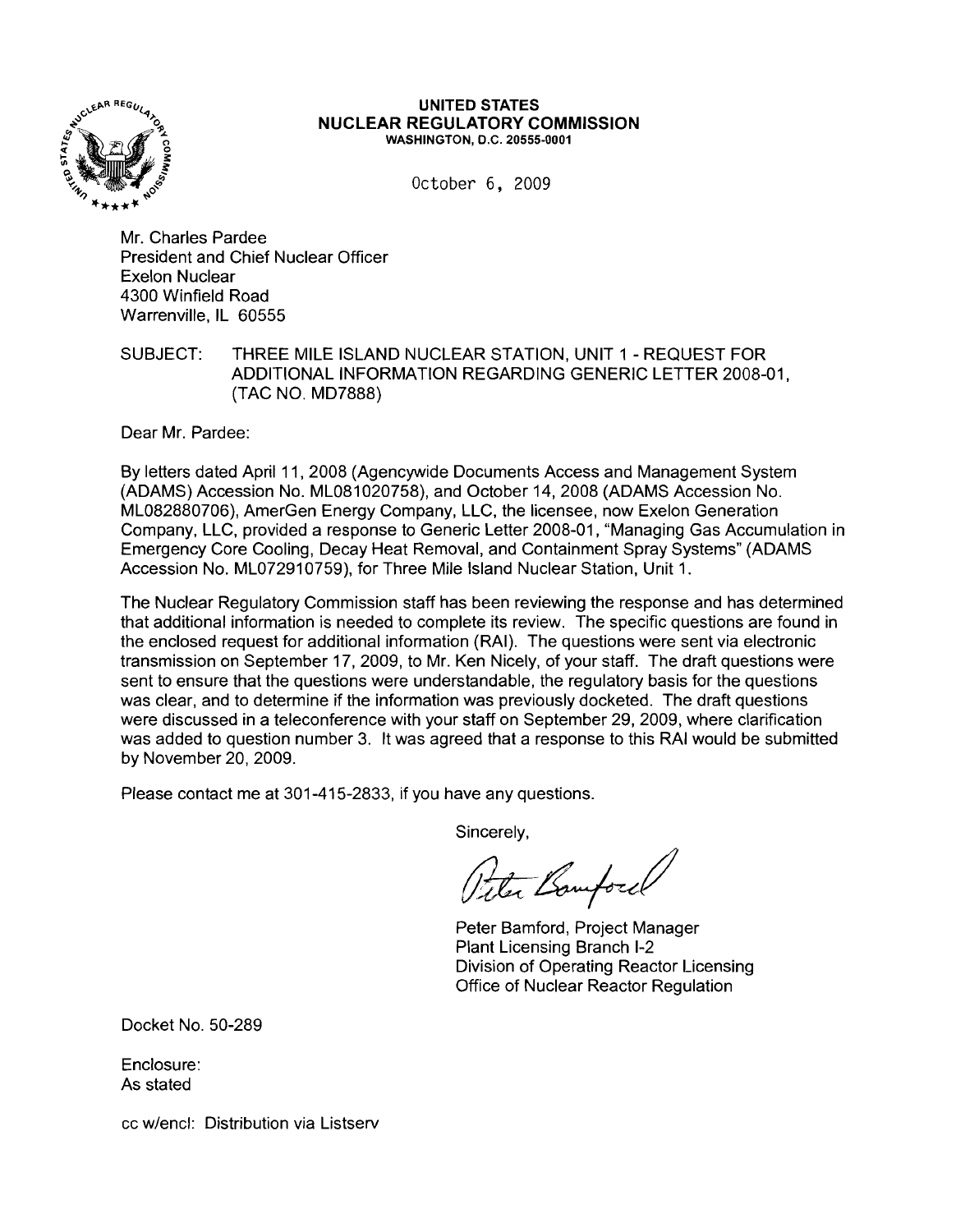# REQUEST FOR ADDITIONAL INFORMATION

# THREE MILE ISLAND NUCLEAR STATION, UNIT 1

# GENERIC LETTER 2008-01, MANAGING GAS ACCUMULATION IN

# EMERGENCY CORE COOLING, DECAY HEAT REMOVAL AND

# CONTAINMENT SPRAY SYSTEMS

# DOCKET NO. 50-289

By letters dated April 11, 2008 (Agencywide Documents Access and Management System (ADAMS) Accession No. ML081 020758), and October 14, 2008 (ADAMS Accession No.  $ML082880706$ ), AmerGen Energy Company, LLC, the licensee<sup>1</sup>, provided a response to Generic Letter (GL) 2008-01, "Managing Gas Accumulation in Emergency Core Cooling, Decay Heat Removal, and Containment Spray Systems" (ADAMS Accession No. ML072910759) for Three Mile Island Nuclear Station, Unit 1 (TMI-1). Additional information is required for the U.S. Nuclear Regulatory Commission (NRC) staff to determine that the licensee has acceptably demonstrated "that the subject systems are in compliance with the current licensing and design bases and applicable regulatory requirements, and that suitable design, operational, and testing control measures are in place for maintaining this compliance," as stated in GL 2008-01.

### Background:

Guidance on NRC staff expectations is provided by NRC letter dated May 28, 2009, (ADAMS Accession No. ML091390637). These expectations are generally consistent with Nuclear Energy Institute (NEI) guidance provided to the nuclear industry. The NRC staff recommends that the licensee consult NRC letter, dated May 28, 2009, when responding to the following request for additional information:

1. The licensee has stated that "TMI [Three Mile Island] is currently performing initial fill ultrasonic testing [UT] checks, post-maintenance fill UT checks, and periodic UT checks for the HPI [high pressure injection], DH [decay heat removal], and BS [building spray] systems." What is the meaning of "periodic?" Are "checks" the same as "surveillances" and, if not, what is the difference? Are these checks to be continued until Technical Specification (TS) changes are addressed in response to industry resolution of the gas accumulation TS issues is obtained via the Technical Specifications Task Force (TSTF) effort that is underway in response to GL 2008-01?

<sup>&</sup>lt;sup>1</sup> The operating license for TMI-1 has been transferred from AmerGen Energy Company, LLC to Exelon Generation Company, LLC as of January 8, 2009.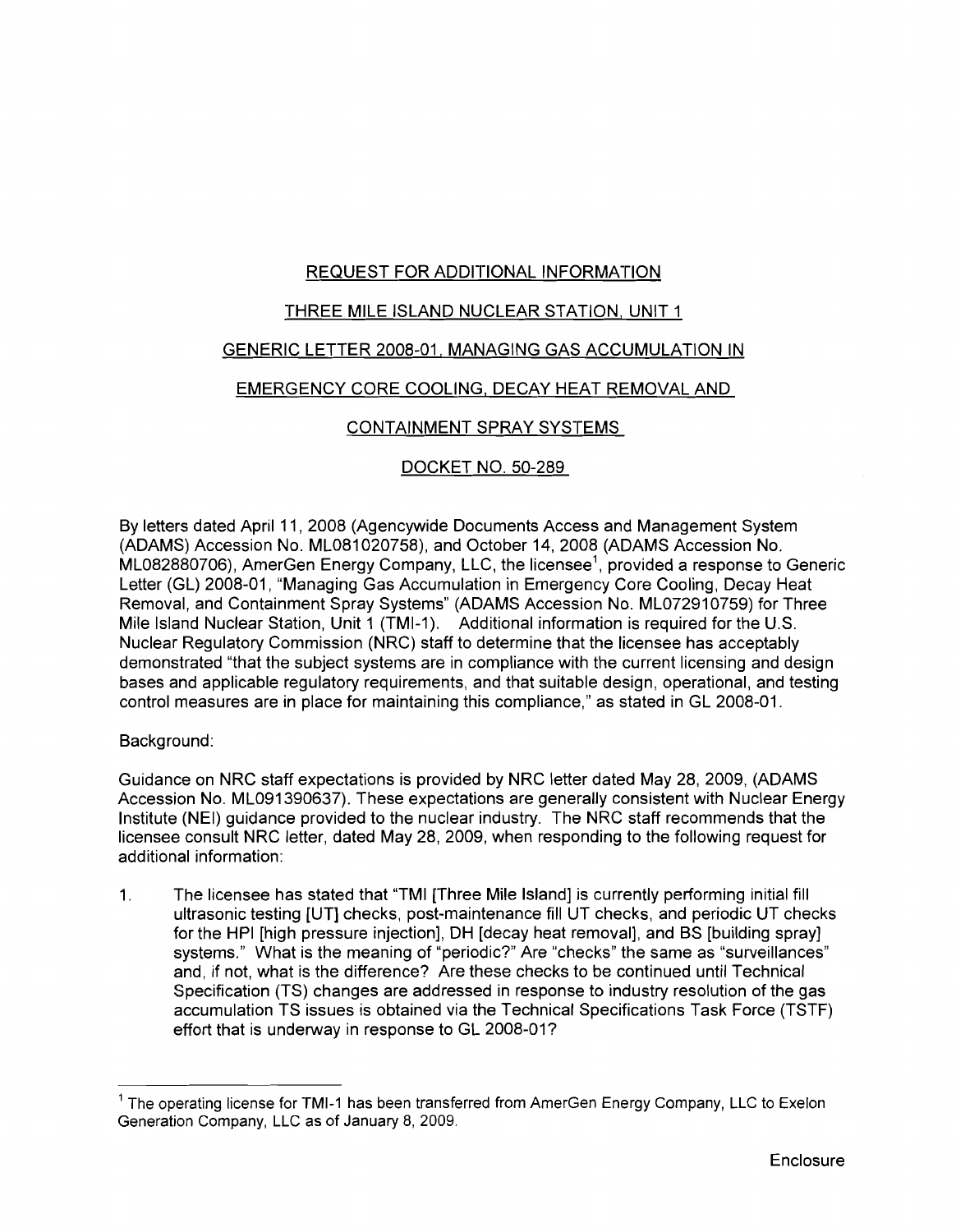- 2. Provide the following information, for TMI-1:
	- a. A broad identification of surveillance locations and methods with identification and justification of excluded locations.
	- b. A description of void volume determination methods.
	- c. A brief description of the process for re-performance of UT/venting at locations where gas may accumulate during venting at other locations to: (1) verify gas was removed after venting; and, (2) to ensure gas was not transported into a high point that was previously found to be gas-free.
- 3. The response, for TMI-1, does not identify how gas movement is assessed with respect to operating conditions. The GL requests information for systems required to support all operating modes and all accident conditions. Please provide a response that addresses all the considerations implicit in the GL request.<sup>2</sup>
- 4. Summarize the corrective action program (CAP) aspects and/or procedures that address vortex formation for the decay heat removal (DHR) pumps during suction from the reactor coolant system hot legs, for TMI-1.
- 5. Summarize the post-surveillance activities, such as gas volume trending and procedural checks to periodically identify leakage through check valves that separate the subject systems from higher pressure locations and the response actions in procedures and the CAP if such leakage is identified, for TMI-1. Include in-series check valves that could be exposed to a higher pressure if the "first off' check valves were to leak.
- 6. Summarize the measures used to guard against gas intrusion because of inadvertent draining, system realignments, incorrect maintenance procedures, or other evolutions, for TMI-1.
- 7. Discuss the control and revision of work packages due to change in maintenance work scope, including review and reauthorization of the package and any new temporary procedures as it relates to preventing gas intrusion into the systems that are the subject of this GL, for TMI-1.
- 8. Discuss the monitoring of pump operation in all modes and specialized monitoring of appropriate plant parameters during shutdown operation, including reduced inventory and mid-loop operation, for TMI-1.
- 9. Provide a table that lists the current incomplete items and the completion schedule for TMI-1.

<sup>&</sup>lt;sup>2</sup> For example, realistic response to a large break loss-of-coolant accident would not generally involve loss of a pump or a train whereas the single failure criterion applies to the design basis. Flow rates and gas entrainment behavior will likely be different. The assessment should cover both realistic responses and assumed design basis conditions. Further, the GL request includes concerns with operation all operating modes. from power operations through refueling shutdown.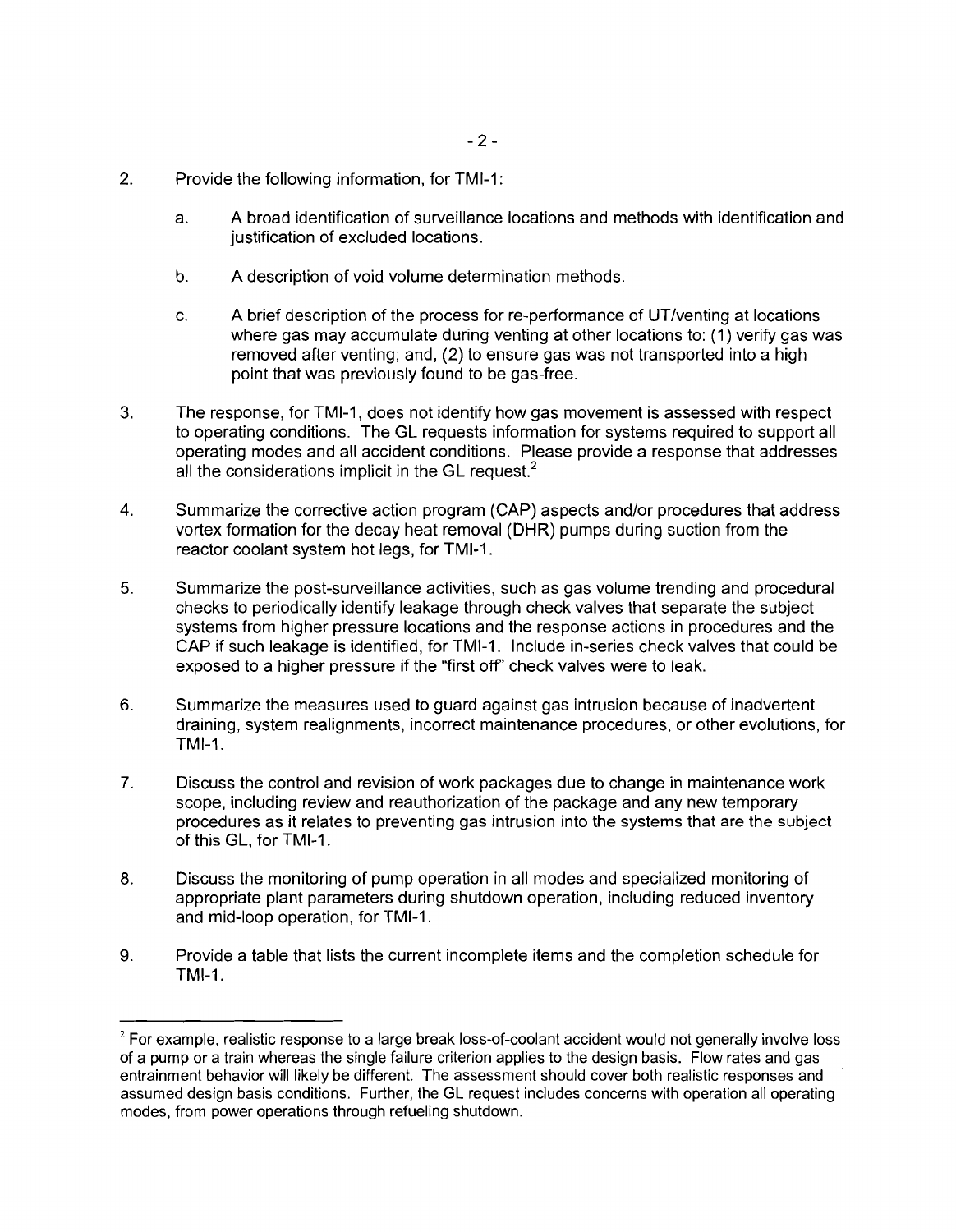10. Training was not identified in the GL but is considered by the NRC to be a necessary part of applying procedures and other activities when addressing the issues identified in the GL. Briefly discuss the training aspects of the issues described by this GL at TMI-1.